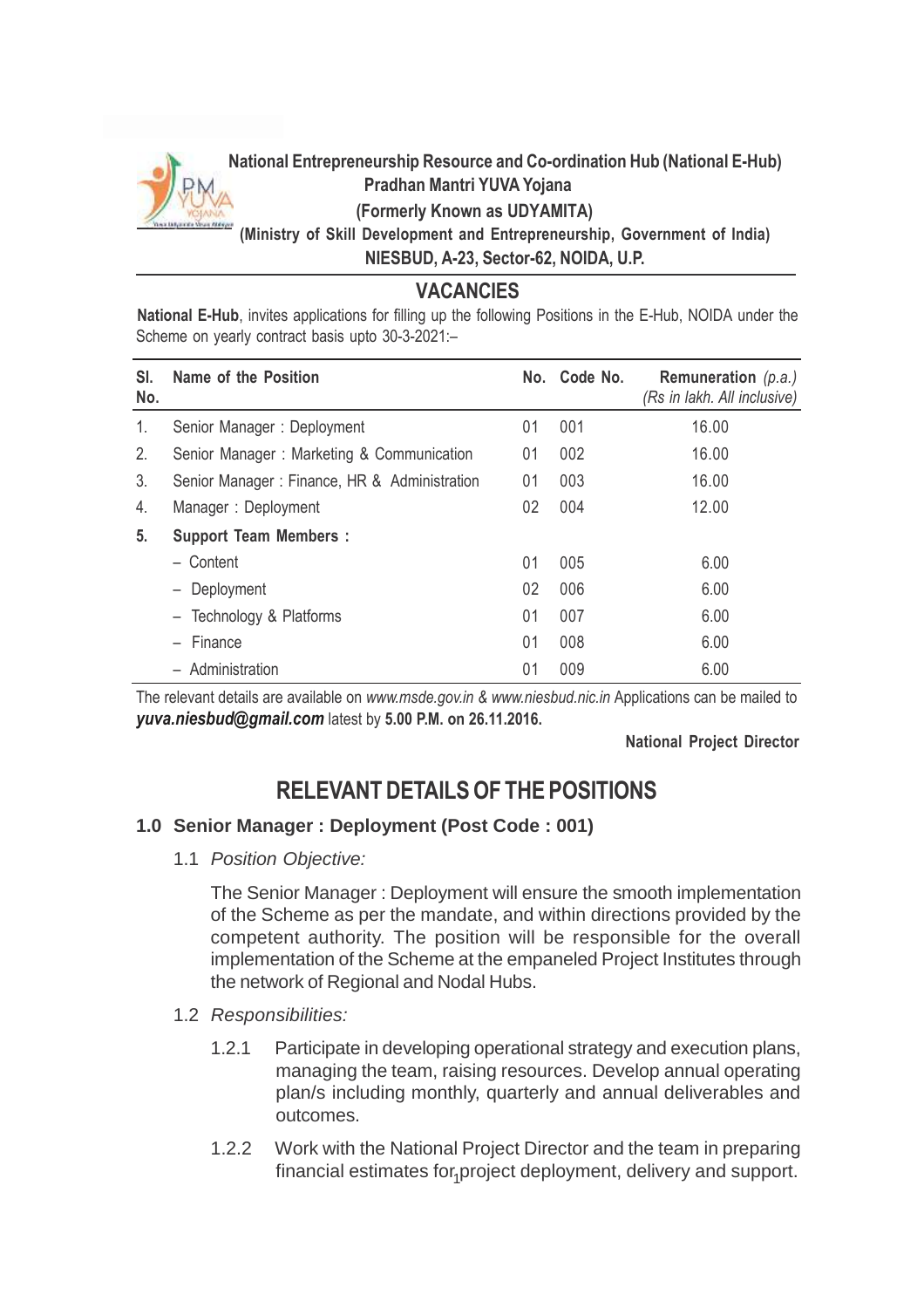Track and review actual – vis-à-vis -budget; ensure the deployment team operates within budget guidelines.

- 1.2.3 Develop the Nodal Hubs and teams for effective implementation and maximum impact. Developing and managing the Project Institutes and other partner organizations.
- 1.2.4 Coordinate with the Regional Hubs for program deployment and training. Work with Nodal Managers in planning and implementing effective training and support programs for the E-Hubs (institutes of higher learning/schools/ITIs etc.).
- 1.2.5 Develop partnerships with industry, mentors and the incubator networks to successfully meet agreed-upon targets and deliverables. Develop and engage ecosystem players including management team of institutes, faculty, mentors, investors, incubator managers, experts, etc.
- 1.2.6 Lead efforts in driving maximum impact and project outcomes. Expected outcomes would be creation of new enterprises and job creation at scale. Track effectiveness of the programs, develop dashboards and performance reports on a monthly, quarterly and annual basis. Ensure that the National Project Director is kept fully informed on the status of the Project implementation and related influencing factors.
- 1.2.7 Manage team performance / development including performance monitoring, mentoring and training.
- 1.2.8 Publicize the activities of the deployment team including those of the hubs, its programs and goals. Represent the Organization at appropriate platforms and vis-à-vis relevant stakeholders.
- 1.2.9 Establish sound working relationships and cooperative arrangements with the hubs, institutes, community groups and organizations.
- 1.3 *Essential Qualification and Experience:*
	- 1.3.1 Degree in any discipline from a recognised Institution.

#### **OR**

Post-graduate Degree/Diploma in Business Management/Social Work from a recognised Institution.

#### **OR**

Graduate in Engineering.

1.3.2 Minimum 08 years' post-qualification experience in a managerial/ senior position in the areas of project/programme management of large projects.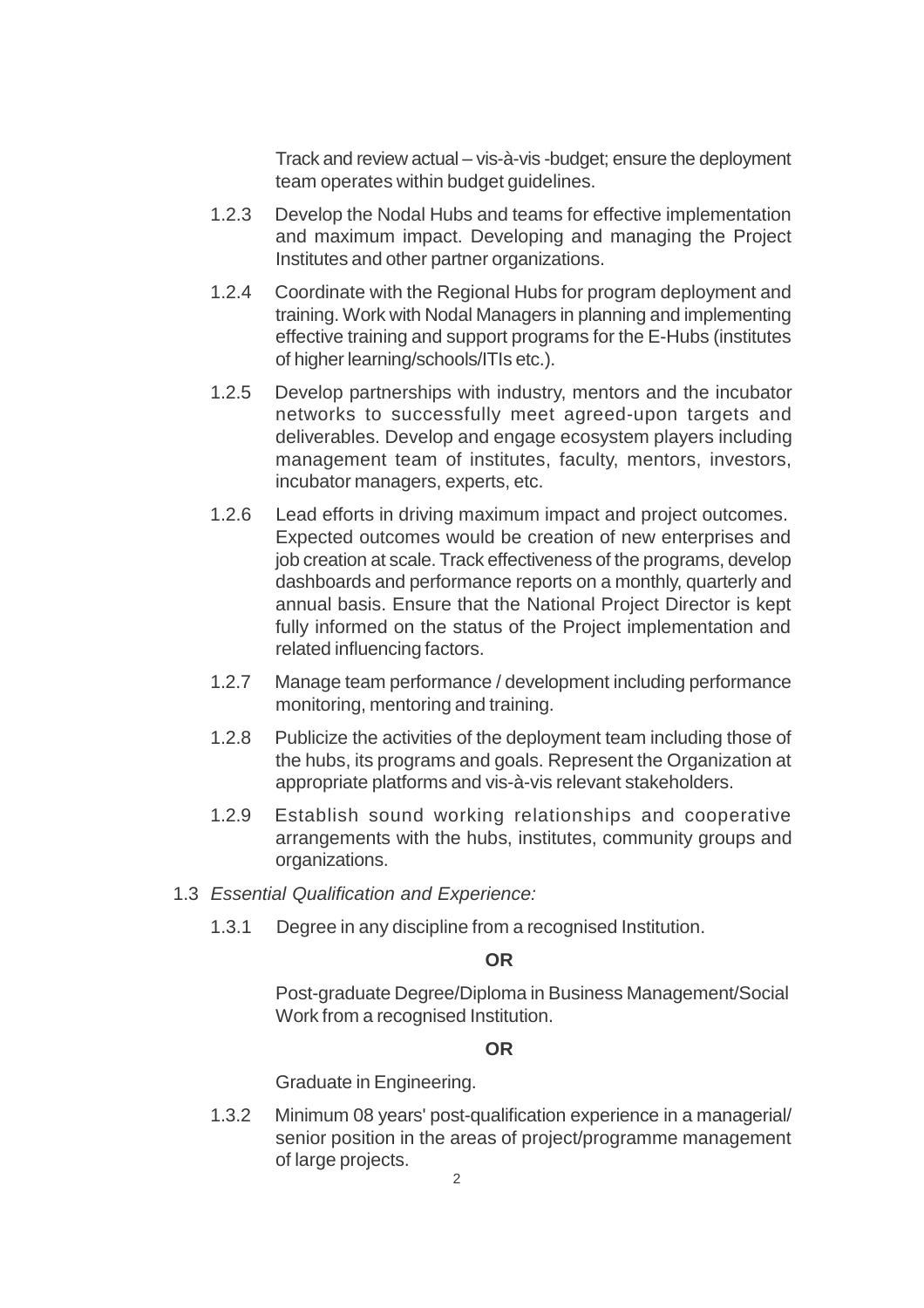- 1.3.3 Experience should preferably involve working in the Training & Education industry and exposure to start-up ecosystem is desirable.
- 1.3.4 Exposure to working in teams, team handling, project planning and documentation.

Experience in end to end handling: planning, managing, monitoring, deployment of technology enabled projects, business transformation projects, implementing high budget projects with a multi-location spread involving multiple stakeholders and exposure to project management methodologies, channel management, tools and frameworks.

#### *1.3.6 Maximum Age*

40 years.

#### **2.0 Senior Manager : Marketing & Communication (Post Code : 002)**

2.1 *Position Objective:*

The position will act as the primary custodian for planning, developing and executing marketing, branding, and communication initiatives to promote the Scheme, across the various target groups for better reach, awareness and thereby for better impact at achieving the mandate of the Scheme.

#### 2.2 *Responsibilities:*

- 2.2.1 Develop the marketing & communication plan/s, strategies, to support the Scheme mandate, and generate the action plan in consultation with the National Project Director, and competent authority and partner agencies.
- 2.2.2 Secure approvals for marketing & communication spends, and ensure that there is strong adherence to budgeted spends, while ensuring that the marketing activities and strategies lead to positive outcomes.
- 2.2.3 Develop integrated communication campaigns keeping in view the ongoing nature of activities, specific launches, events, and communication requirements of the Scheme.
- 2.2.4 Leverage the available portfolio of media print, digital, on-line etc. keeping in consideration the budget and expected impact.
- 2.2.5 Undertake need based research to support the initiatives, and to help the project teams direct their efforts in the right direction.
- 2.2.6 Plan and execute all web, SEO/SEM, marketing database, email, social media and display advertising – ATL/BTL campaigns for promotion of the Scheme.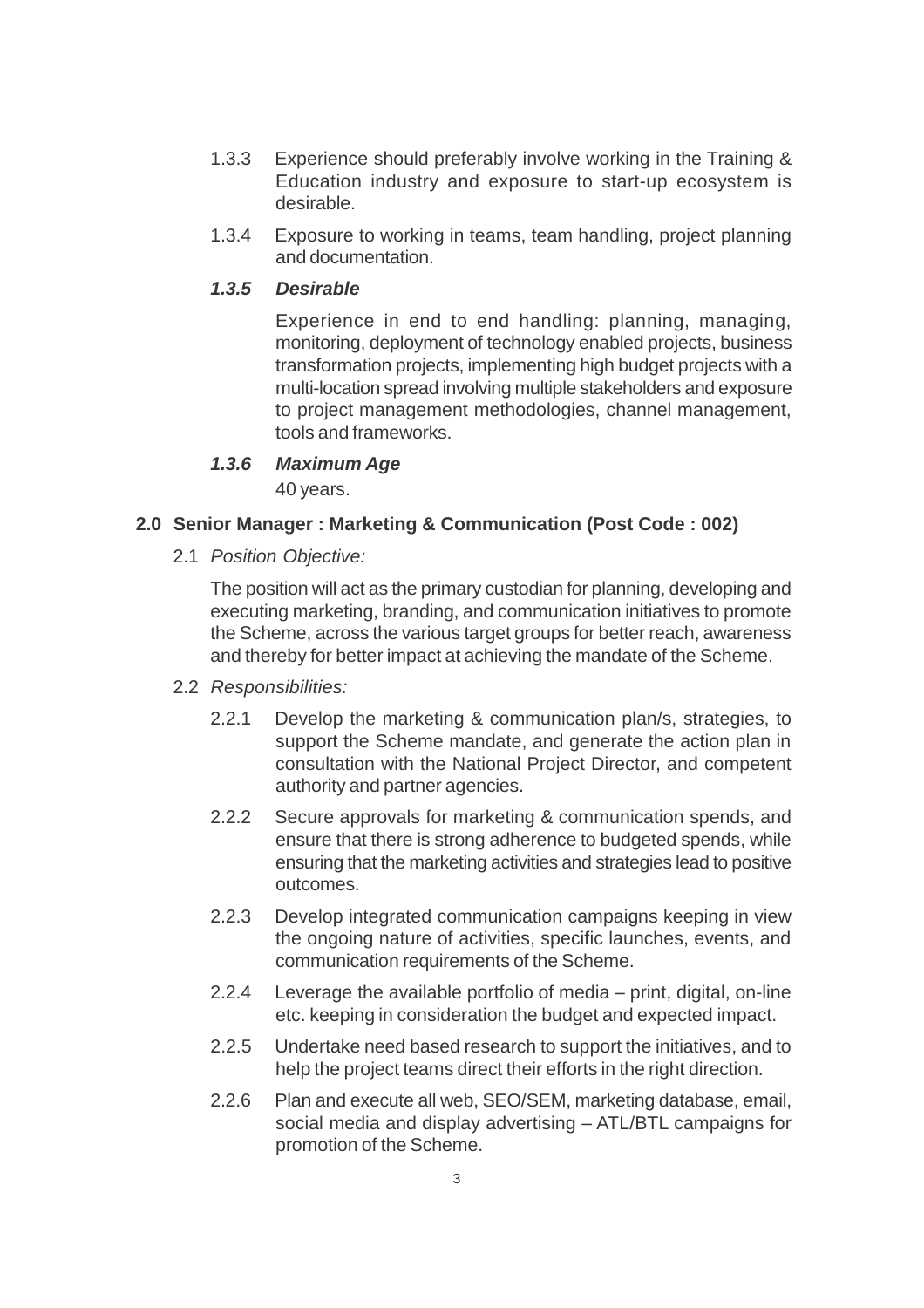- 2.2.7 Create, implement and oversee communication programs that effectively describe and promote events for the Scheme.
- 2.2.8 Ensure that all marketing collaterals (graphics, brochures, company or product fact sheets, logos, or other promotional products) align with the brand and communication guidelines. Issue clarifications, on brand guidelines to the team from time to time to ensure adherence and uniformity in communication.
- 2.2.9 Manage the research and development of content for publication of products.
- 2.2.10 Coordinate and guide marketing efforts across the Regional and Nodal Hubs. Create presence in the media for events and activities for the Scheme.
- 2.2.11 Oversee the effectiveness of overall brand positioning, messaging, marketing resources and promotional efforts for the success of the project.
- 2.2.12 Develop innovative digital marketing and content, publishing, creative editorial, advertising and promotions.
- 2.2.13 Ensure that brand guidelines, are ensured across all collaterals internal & external communication(s).
- 2.3 *Essential Qualification and Experience:*
	- 2.3.1 Post-graduate Degree/Diploma in Business Management from a recognised Institution with specialisation in Marketing/ Communication.
	- 2.3.2 Minimum 08 years' post-qualification experience in a managerial/ senior position in the areas of publicity/communication/branding/ marketing.
	- 2.3.3 Experience must involve exposure to working in teams, team handling, project publicity, programme promotion and managing media relations.

Experience in end to end handling : planning, managing, monitoring, deployment of publicity, marketing and communication campaigns; digital marketing : social media campaigns; PR initiatives;ATL/BTL communication in high budget projects with a multi-location spread involving multiple stake-holders.

*2.3.5 Maximum Age*

40 years.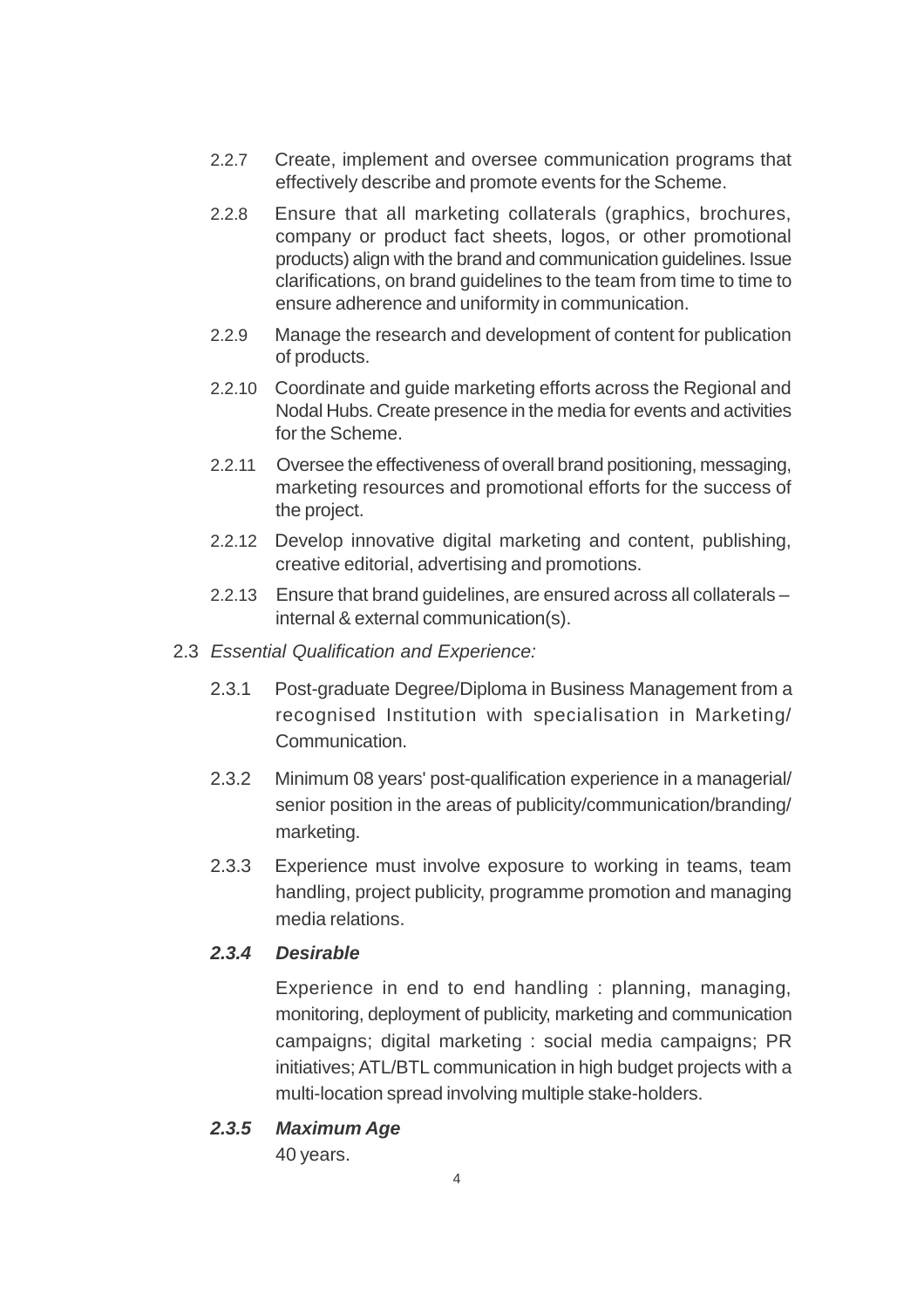#### **3.0 Senior Manager : Finance, HR & Administration (Post Code : 003)**

3.1 *Position Objective:*

The position would support financial reporting, reconciliation, business reporting – analysis, and statutory aspects of the Scheme, along with the HR aspects to enable the Scheme run smoothly.

- 3.2 *Responsibilities:*
	- 3.2.1 Monthly financial closure of National E-Hub, Regional E-Hubs, Nodal E-Hubs and other entities in accordance with generally accepted Accounting Principles, Indian Accounting Standards and Company financial policies.
	- 3.2.2 Coordinate and record all consolidations activities of all the E-Hubs, management reporting, variance analysis – planned Vs. budget etc.
	- 3.2.3 Prepare monthly, quarterly and annual financial reporting packages to satisfy internal and external reporting requirements.
	- 3.2.4 Work with external auditors for the annual audits of the Scheme.
	- 3.2.5 Complete monthly account reconciliations in a timely fashion and communicate any material exposure to the National Project Director and FMU (Financial Management Unit).
	- 3.2.6 Statutory compliance process & records maintenance (ESI, EPF, Labor law under Shops & Establishment Act and liaisoning with labor officers and/or statutes as may be applicable). Ensure timely and accurate filing of TDS returns, annual returns, service tax, bank reconciliations, foreign currency regulation act etc.
	- 3.2.7 Salary Processing: Ensure compliance on Tax Deduction at Source calculations; verification of reimbursements and processing of the same, Income Tax verifications and submissions, processes employee salaries with inputs received from HR personnel.
	- 3.2.8 Evaluate the accounting or financial reporting impact of operational decisions.
	- 3.2.9 Proactively recommend actions to strengthen and streamline processes to improve timeliness of information and reduce errors.
	- 3.2.10 Assist with the execution of quarterly reviews and year-end financial audits.
	- 3.2.11 Coach and develop accounting& HR staff. Support the HRAspects essential to the Scheme– Payroll, Hiring, Exit formalities, and compliances.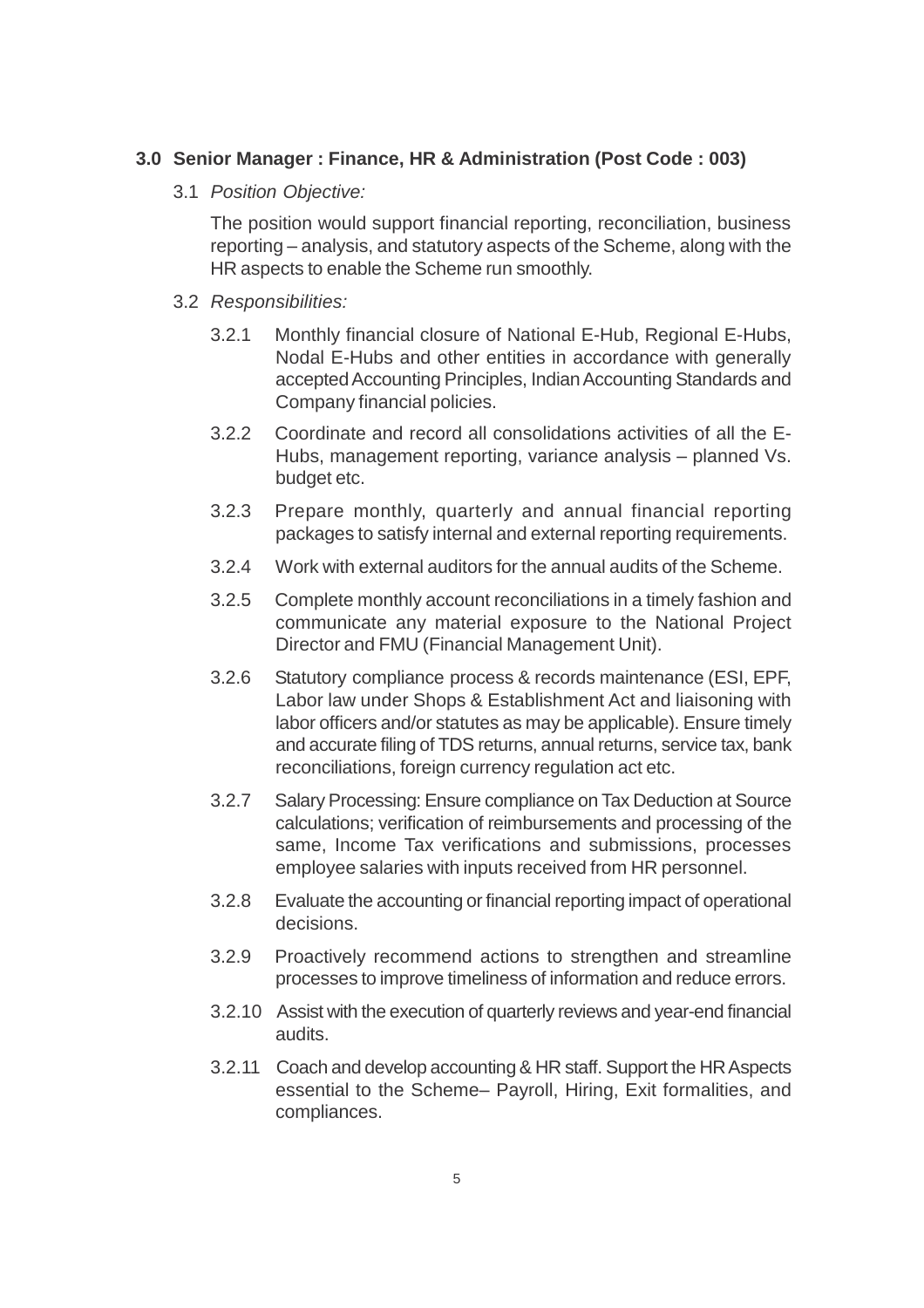- 3.2.12 Work in co-ordination with FMU in developing Manual, Processes etc.
- 3.2.13 Co-ordinate with Banks, NSDF,E-Hubs etc. for receipt of Financial Reports, Disbursement of Assistance etc.
- 3.2.14 Support the effective implementation of the Scheme.
- 3.3 *Essential Qualification and Experience:*
	- 3.3.1 Post-graduate Degree in Commerce from a recognised Institution.

#### **OR**

Post Graduate Degree/Diploma in Business Management with specialisation in Finance from a recognised Institution.

#### **OR**

#### CA/ICWA

- 3.3.2 Minimum 08 years' post-qualification experience in a large organisation in the areas of Budgeting, Financial Planning and Management, Financial Reporting, Statutory Compliances, Accounting, Auditing etc.
- 3.3.3 Exposure to and experience of handling Human Resource and Administrative Functions broadly.

#### *3.3.4 Desirable*

Experience in Business Planning-Reporting & Analysis; Project Budgeting and Accounting; Variance Analysis and Salary Administration of large projects with a multi-location spread involving multiple Stake-holders.

#### *3.3.5 Maximum Age*

40 years.

#### **4.0 Manager : Deployment (Post Code : 004)**

4.1 *Position Objective:*

The Manager : Deployment will ensure smooth implementation of the Scheme. The position will be responsible for the on-ground implementation of the scheme at the Project Institutes through the network of Regional and Nodal E-Hubs.

- 4.2 *Responsibilities:*
	- 4.2.1 Develop and execute Scheme implementation roadmap, including policies and strategies.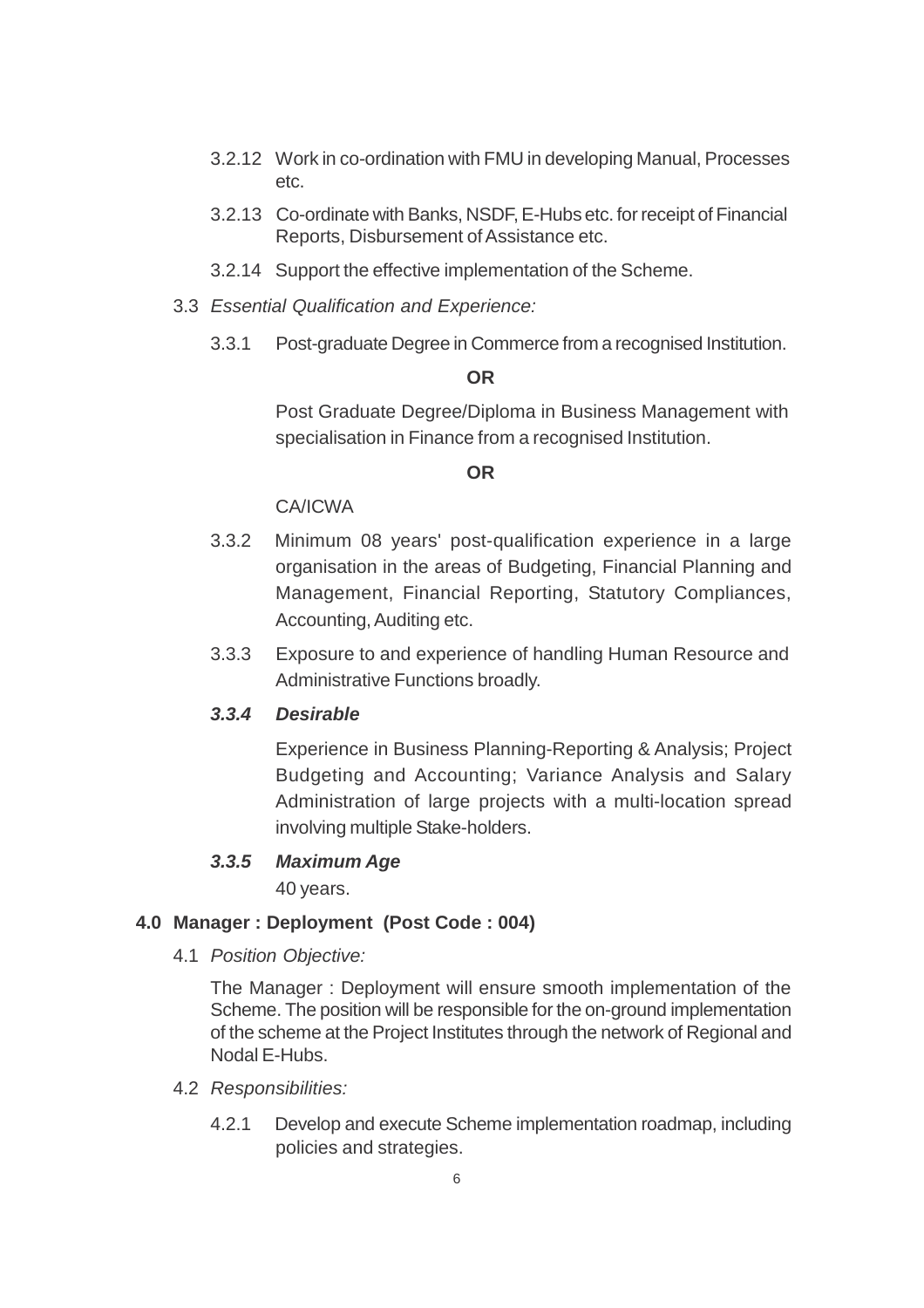- 4.2.2 Develop annual operating plan/s including monthly, quarterly and annual deliverables and outcomes for the nodal teams.
- 4.2.3 Oversee deployment of programs in specific regions. Own & deliver outcomes from respective regions including ventures created and Jobs created.
- 4.2.4 Coordinate with the Nodal E-Hubs to measure & track impact. Monitor and measure program effectiveness and provide feedback.
- 4.2.5 Responsible for the E Hubs' development & training. Develop and manage the assigned Nodal Hubs & other partner Organizations in the region.
- 4.2.6 Develop and engage the E-hubs and the attached project institutes to run the Scheme programmes.
- 4.2.7 Track effectiveness of the programs, develop dashboards and performance reports on a monthly, quarterly and annual basis.
- 4.2.8 Relationship management and interfacing with different stakeholders including partners, Project Institutes, Govt. and other organizations.
- 4.2.9 Ensure training and course corrections for the success of team members.
- 4.2.10 Establish sound working relationships and cooperative arrangements with the E-Hubs, project institutes, community groups and organizations.
- 4.2.11 Represent the Organization at appropriate platforms vis-à-vis relevant stakeholders.
- 4.2.12 Facilitate the capacity development of the Regional and Nodal E-Hubs. Initiate and lead collaborations, networking & training programs on ground. Engage with entrepreneurship organizations, incubators and other support organizations.
- 4.2.13 Manage the growth of the E-hubs. Develop and engage the relevant stakeholders including institution heads, faculty, mentors, investors, incubator managers and experts.
- 4.3 *Essential Qualification and Experience:*
	- 4.3.1 Degree in any discipline from a recognised Institution.
	- 4.3.2 Minimum 6 years' post-qualification experience in the areas of project/programme management.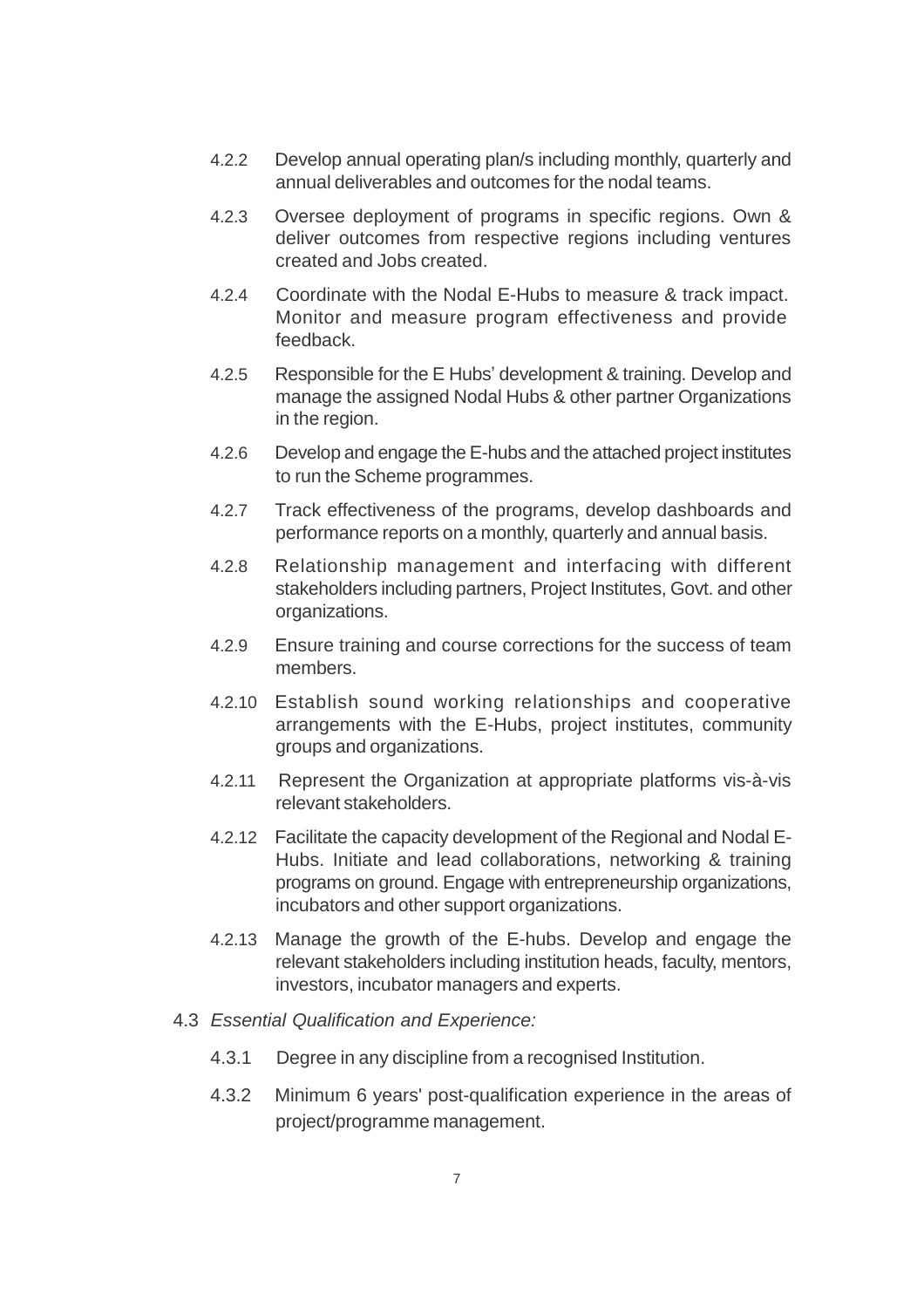- 4.3.3 Experience should preferably involve exposure to the education and training industry with knowledge of startup/entrepreneurship ecosystem.
- 4.3.4 Ability to work in teams, team handling, project planning and documentation.

Experience in planning, managing, monitoring, deployment of technology enabled projects, business transformation projects, implementing high budget projects with a multi-location spread involving multiple stakeholders and exposure to project management methodologies, tools and framework.

#### *4.3.6 Maximum Age*

35 years.

#### **5.0 Support Team Member : Content (Post Code : 005)**

5.1 *Position Objective:*

The position would support end users, handle user complaints, maintain records, and analyse the issues, provide feedback to the concerned teams based on the user issues to help improve the product and platform, and overall impact of the Scheme.

#### 5.2 *Responsibilities:*

- 5.2.1 Provide on-the-clock support to end users' queries related to on-line and off-line content and curricula.
- 5.2.2 Handle end-user complaints; keeping accurate records of discussions or correspondence.
- 5.2.3 Coordinate with deployment team and provide necessary support to the end users to ensure effective implementation of on-line and classroom based programs.
- 5.2.4 Track and monitor effectiveness of content from end-user feedback and report to senior teams. Develop necessary MIS / reports.
- 5.2.5 Support in debriefing the resources to lead classroom based programs.
- 5.2.6 Review daily priorities and take appropriate action to ensure results are achieved.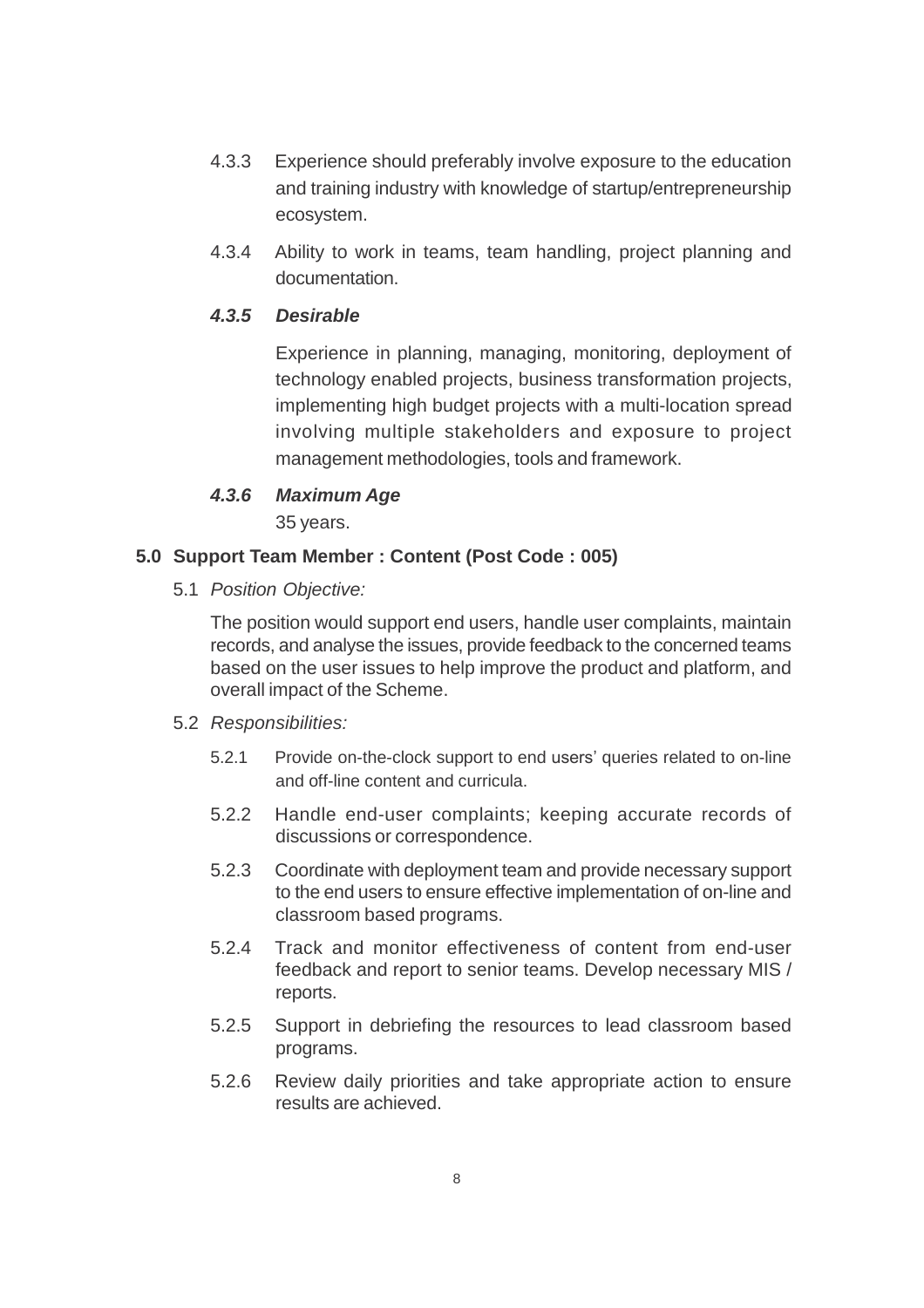- 5.2.7 Follow up on and take responsibility for unresolved issues or escalations.
- 5.2.8 Investigate and proactively solve end-users' problems, which may have been passed on by the field teams or directed to the helplines.
- 5.2.9 Analysing statistics or other data to determine the level of customer service being provided; report generation.
- 5.2.10 Developing feedback or complaints procedures for end-users to use.
- 5.2.11 Learning about organisation's products/services and keeping up to date with changes and latest developments within and outside in related domains.
- 5.3 *Essential Qualification and Experience:*
	- 5.3.1 Degree in any discipline from a recognised Institution.
	- 5.3.2 Minimum 03 years' post-qualification experience in the areas of help desk handling, back end support, project/ activity co-ordination and support.
	- 5.3.3 Exposure to LMS, MOOCs etc.

Relevant qualification in Training & Development, Instructional Design, Content Development for L&D etc.

Exposure to content development, Instructional Design, implementation of e-learning projects, training interventions etc.

#### *5.3.5 Maximum Age*

30 years.

#### **6. Support Team Member : Deployment (Post Code : 006)**

6.1 & 6.2 *Position Objective and Responsibilities:*

The position will support the Deployment vertical of the Scheme.

- 6.3 *Essential Qualification and Experience:*
	- 6.3.1 Degree in any discipline from a recognised institution.
	- 6.3.2 Minimum 03 years' post-qualification experience in the areas of supporting project operational co-ordination, project documentation etc.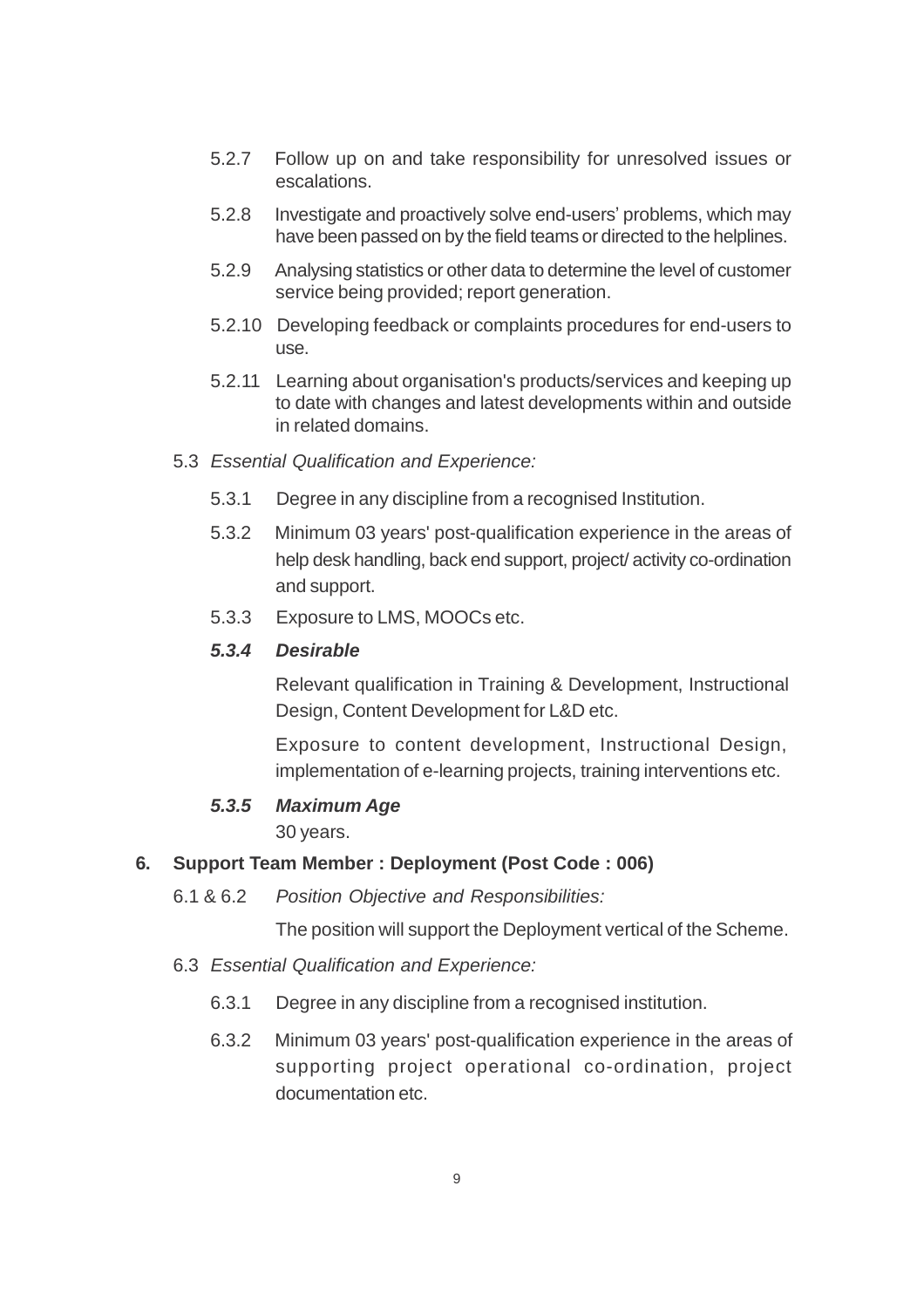- 6.3.3 Multi-tasking, customer service skills such as phone skills, listening, conflict resolving, problem solving and enquiry handling skills.
- 6.3.4 Experience must involve exposure to working in teams, team handling, project planning and documentation.

#### *6.3.5 Maximum Age*

30 years.

#### **7.0 Support Team Member : Technology & Platforms (Post Code : 007)**

7.1 *Position Objective:*

The position will be the one point of contact for end-users (project institutes, students, faculty) for queries in LMS/Platforms related usage, to capture any feedback or issues on functionalities, technical issues to be able to help troubleshoot and resolve the issues or to direct the issues to concerned team for product improvement or corrective actions.

- 7.2 *Responsibilities:*
	- 7.2.1 Close coordination with Partner Organization(s) developing LMS and Platforms in providing user feedback, monitoring and recommending changes in functionalities.
	- 7.2.2 Ensure wide usage of the platform by all relevant stakeholders.
	- 7.2.3 Implement, and test new features using the latest technologies under tailored minimalistic agile development methodology.
	- 7.2.4 Follow up on and take responsibility for unresolved issues or escalations, by providing relevant insights to concerned partners or the team working on the issues.
	- 7.2.5 Review daily priorities and take appropriate action to ensure smooth deployment.
	- 7.2.6 Provide on-the-clock support to end users' queries related to platforms/LMs usage.
	- 7.2.7 Track and monitor effectiveness of usage from end-user feedback and report to senior teams.
	- 7.2.8 Communicate courteously with end users by telephone and emails, to help provide resolution or to capture their issues.
	- 7.2.9 Investigate and proactively solve end-users' problems, which may have been passed on by the field teams or directed to the helplines.
	- 7.2.10 Handle end-user complaints; keeping accurate records of discussions or correspondence with them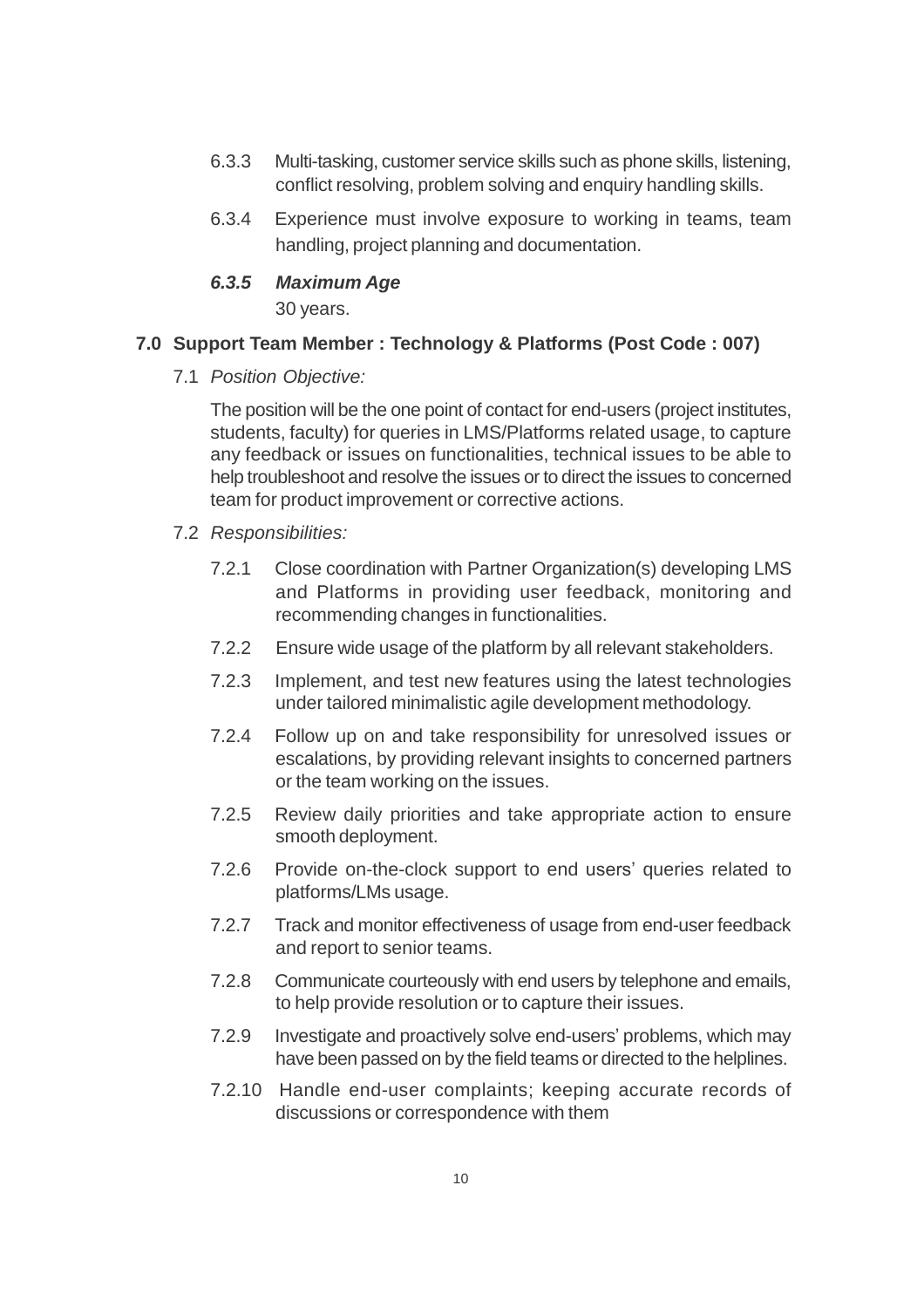- 7.2.11 Analyse statistics or other data to determine the level of customer service being provided; report generation
- 7.2.12 Learn about organisation's products/services and keeping up to date with changes and latest developments within and outside in related domains.
- 7.3 *Essential Qualification and Experience:*
	- 7.3.1 Degree in Engineering/Technology/Computer Science from a recognised Institution.
	- 7.3.2 Minimum 03 years' post-qualifications experience in the areas of software development, networking, software testing etc.
	- 7.3.3 Experience must involve exposure to projects related to deployment, customisation and on-going support to Learning Management Systems/Tools/Platforms/MOOCs etc.

Relevant qualification in Networking, Software Development, ERP, LMS, E-learning etc.

## *7.3.5 Maximum Age*

30 years.

## *N.B.*

- *1. Experience of and exposure to functioning in a technology driven environment and proficiency in M.S. Office-Word, Excel & Power Point; Documentation and Report Writing; MIS and Reporting and a good understanding of IT Tools is essential for all the above posts.*
- *2. Experience of working in the field of Entrepreneurship Education/Training, Entrepreneurship Development; Hand-holding/Mentoring Services etc. will be an added advantage.*

## **8.0 Support Team Member : Finance (Post Code : 008)**

8.1 & 8.2 *Position Objective and Responsibilities:*

The position will facilitate the work of the Senior Manager (Finance, HR & Administration) as regards Finance sub-vertical briefly touched upon in the experience required for the position.

- 8.3 *Essential Qualification and Experience:*
	- 8.3.1 Degree in Commerce from a recognised Institution.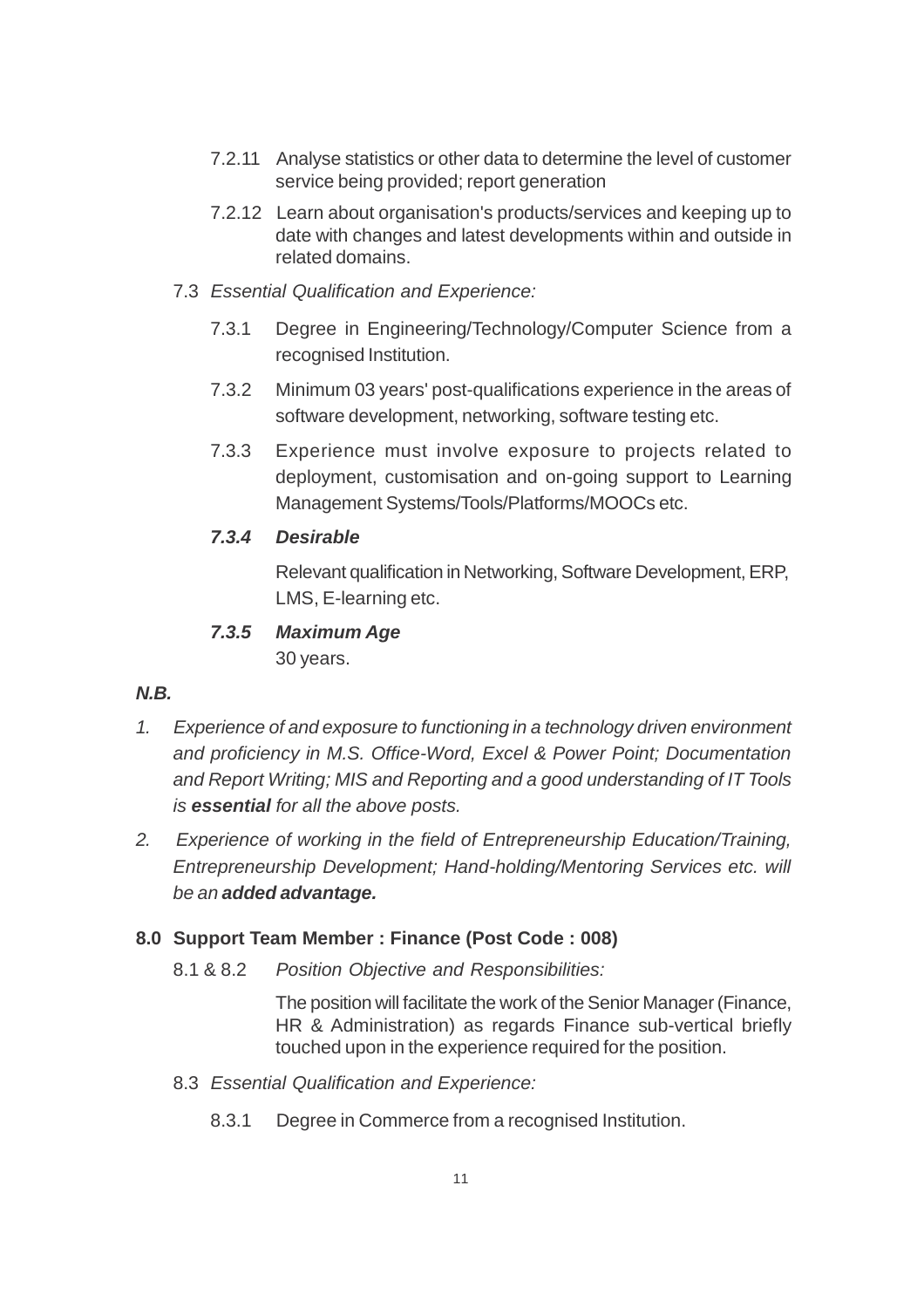- 8.3.2 Minimum 03 years' post-qualification experience of functioning in Accounts/Finance Department of a large organisation.
- 8.3.3 Experience must be in the areas of drafting of Final Accounts, maintenance of Books of Accounts; Salary Administration; Statutory Compliances; Financial Reporting; Preparation of Budgets; Bank Reconciliation Statement; maintaining relations with Banks, PF and Income Tax authorities; engagement with Auditors etc.

Experience of working in a Government/Public organisation.

## *8.3.5 Maximum Age*

30 years.

#### **9.0 Support Team Member : Administration (Post Code : 009)**

9.1 & 9.2 *Position Objective and Responsibilities:*

The position will facilitate the work of the Senior Manager (Finance, HR & Administration) as regards Administration sub-vertical briefly enumerated in the required areas of experience.

- 9.3 *Essential Qualification and Experience:*
	- 9.3.1 Degree from a recognised Institution.
	- 9.3.2 Minimum 03 years' post-qualification experience of functioning in a large organisation.
	- 9.3.3 Experience must cover the areas of Drafting of Request for Proposals/Tenders; Agreements/Legal Documents; Co-ordination with multiple Stakeholders; Handling out-sourced Works; Preparation of Agendas, Minutes and Reports, Personnel Matters including Recruitments etc.

#### *9.3.4 Desirable*

Experience of working in a Government/Public organisation.

## *9.3.5 Maximum Age*

30 years.

## **PROCEDURE FOR APPLYING**

1. There is no prescribed format of application. The Curriculum Vitae should include all the relevant details so as to adjudge the eligibility of the candidates in terms of the prescribed qualifications and experience. The C.V. should include the applicant's educational qualifications; complete employment